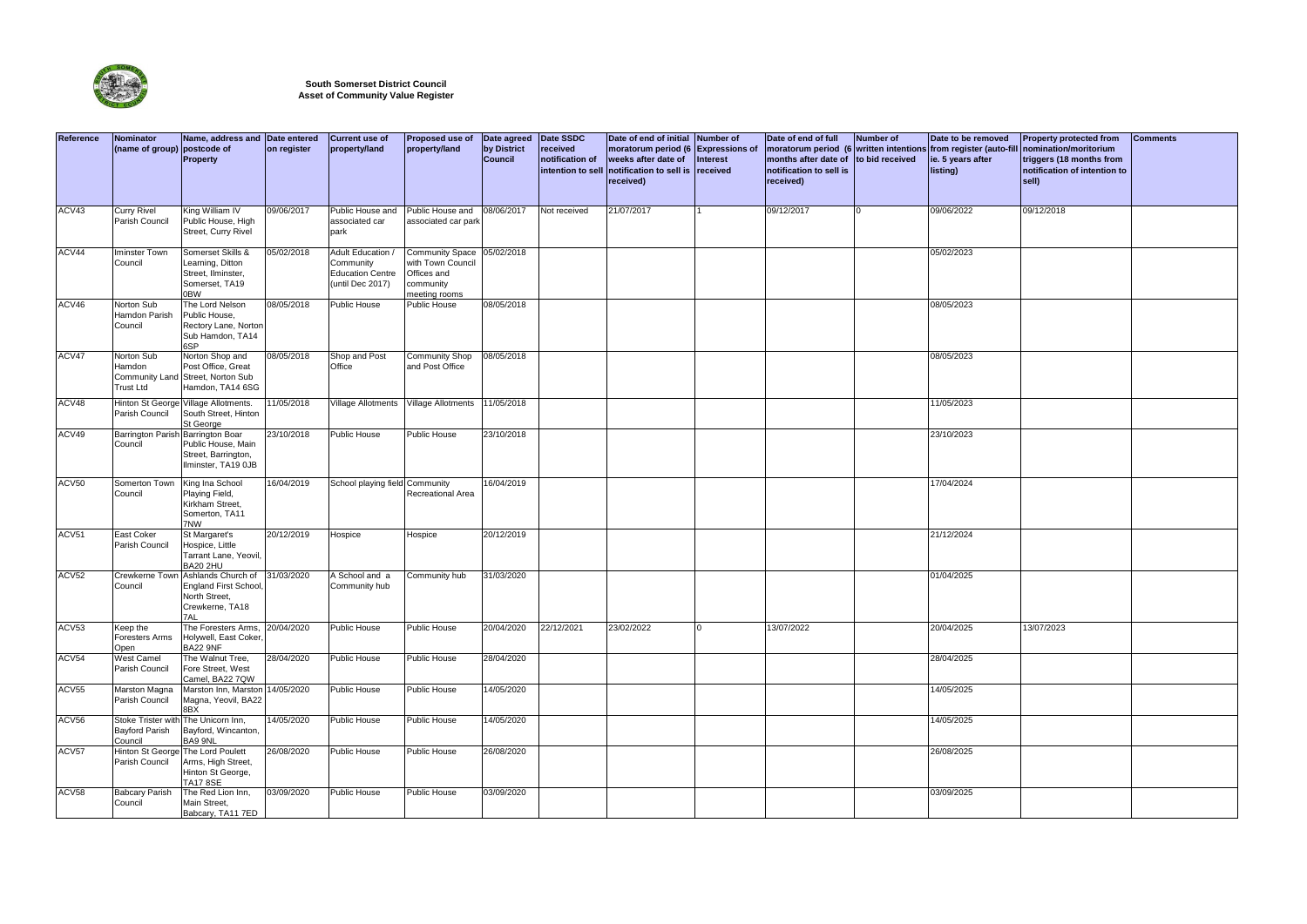| )f<br>eived | Date to be removed<br>tentions from register (auto-fill<br>ie. 5 years after<br>listing) | <b>Property protected from</b><br>nomination/moritorium<br>triggers (18 months from<br>notification of intention to<br>sell) | <b>Comments</b> |  |  |  |  |
|-------------|------------------------------------------------------------------------------------------|------------------------------------------------------------------------------------------------------------------------------|-----------------|--|--|--|--|
|             | 29/09/2025                                                                               |                                                                                                                              |                 |  |  |  |  |
|             | 30/09/2025                                                                               |                                                                                                                              |                 |  |  |  |  |
|             | 07/10/2025                                                                               |                                                                                                                              |                 |  |  |  |  |
|             | 17/11/2025                                                                               | 17/05/2022                                                                                                                   |                 |  |  |  |  |
|             | 18/11/2025                                                                               | 07/09/2023                                                                                                                   |                 |  |  |  |  |
|             | 12/01/2026                                                                               |                                                                                                                              |                 |  |  |  |  |
|             | 12/01/2026                                                                               |                                                                                                                              |                 |  |  |  |  |
|             | 15/01/2026                                                                               |                                                                                                                              |                 |  |  |  |  |
|             | 17/03/2026                                                                               |                                                                                                                              |                 |  |  |  |  |
|             | 27/04/2026                                                                               |                                                                                                                              |                 |  |  |  |  |
|             | 11/05/2026                                                                               |                                                                                                                              |                 |  |  |  |  |
|             | 05/08/2026                                                                               | Asset is protected from<br>further moratoria up to and<br>including the 26 May 2022                                          |                 |  |  |  |  |
|             | 05/08/2026                                                                               | Asset is protected from<br>further moratoria up to and<br>including the 26 May 2022                                          |                 |  |  |  |  |
|             | 30/11/2026                                                                               |                                                                                                                              |                 |  |  |  |  |
|             | 15/12/2026                                                                               | 23/06/2023                                                                                                                   |                 |  |  |  |  |
|             | 01/04/2027                                                                               |                                                                                                                              |                 |  |  |  |  |
|             | 01/04/2027                                                                               |                                                                                                                              |                 |  |  |  |  |

| Reference | <b>Nominator</b><br>(name of group) postcode of             | Name, address and Date entered<br><b>Property</b>                                                                       | on register | <b>Current use of</b><br>property/land             | Proposed use of<br>property/land                                                                            | Date agreed<br>by District<br><b>Council</b> | Date SSDC<br>received<br>notification of<br>intention to sell | Date of end of initial<br>moratorum period (6 Expressions of<br>weeks after date of<br>notification to sell is<br>received) | Number of<br><b>Interest</b><br>received | Date of end of full<br>months after date of<br>notification to sell is<br>received) | <b>Number of</b><br>to bid received | Date to be removed<br>moratorum period (6 written intentions from register (auto-fill nomination/moritoriur<br>ie. 5 years after<br>listing) | <b>Property protected fro</b><br>triggers (18 months fr<br>notification of intentio<br>sell) |
|-----------|-------------------------------------------------------------|-------------------------------------------------------------------------------------------------------------------------|-------------|----------------------------------------------------|-------------------------------------------------------------------------------------------------------------|----------------------------------------------|---------------------------------------------------------------|-----------------------------------------------------------------------------------------------------------------------------|------------------------------------------|-------------------------------------------------------------------------------------|-------------------------------------|----------------------------------------------------------------------------------------------------------------------------------------------|----------------------------------------------------------------------------------------------|
| ACV59     | The Muddled<br>Hub Group                                    | The Muddled Man.<br>Man Community Lower Street, West<br>Chinnock,<br>Crewkerne, TA18<br>7PT                             | 29/09/2020  | <b>Public House</b>                                | Public House                                                                                                | 29/09/2020                                   |                                                               |                                                                                                                             |                                          |                                                                                     |                                     | 29/09/2025                                                                                                                                   |                                                                                              |
| ACV60     | Parish Council                                              | Hinton St George Hinton St George<br>School and Playing<br>Fields, West Street,<br>Hinton St George,<br><b>TA17 8SA</b> | 30/09/2020  | School & Playing<br>Fields                         | School & Playing<br>Fields                                                                                  | 30/09/2020                                   |                                                               |                                                                                                                             |                                          |                                                                                     |                                     | 30/09/2025                                                                                                                                   |                                                                                              |
| ACV61     | North Cadbury<br>and Yarlington<br>Parish Council           | The Catash Inn, High 07/10/2020<br>Street, North<br>Cadbury, Yeovil,<br><b>BA22 7DH</b>                                 |             | <b>Public House</b>                                | Public House                                                                                                | 07/10/2020                                   |                                                               |                                                                                                                             |                                          |                                                                                     |                                     | 07/10/2025                                                                                                                                   |                                                                                              |
| ACV62     | <b>Fivehead Parish</b><br>Council                           | The Crown Inn,<br>Fivehead, TA3 6PQ                                                                                     | 17/11/2020  | <b>Public House</b>                                | <b>Public House</b>                                                                                         | 12/11/2020                                   | 17/11/2020                                                    | 29/12/2020                                                                                                                  |                                          | 17/05/2021                                                                          | $\Omega$                            | 17/11/2025                                                                                                                                   | 17/05/2022                                                                                   |
| ACV63     | Combe St<br>Nicholas Parish<br>Council                      | Green Dragon Inn,<br>Combe St Nicholas,<br>Chard, TA20 3NG                                                              | 18/11/2020  | Public House                                       | Public House                                                                                                | 17/11/2020                                   | 07/03/2022                                                    | 18/04/2022                                                                                                                  |                                          |                                                                                     |                                     | 18/11/2025                                                                                                                                   | 07/09/2023                                                                                   |
| ACV64     | Kingsbury<br>Episcopi Parish<br>Council                     | The Rusty Axe,<br>Stembridge, Martock,<br>Somerset, TA12 6BL                                                            | 12/01/2021  | <b>Public House</b>                                | Public House                                                                                                | 17/12/2020                                   |                                                               |                                                                                                                             |                                          |                                                                                     |                                     | 12/01/2026                                                                                                                                   |                                                                                              |
| ACV65     | Kingsbury<br>Episcopi Parish<br>Council                     | Wyndham Arms,<br>Kingsbury Episcopi,<br>Martock, TA12 6AT                                                               | 12/01/2021  | <b>Public House</b>                                | Public House                                                                                                | 08/01/2021                                   |                                                               |                                                                                                                             |                                          |                                                                                     |                                     | 12/01/2026                                                                                                                                   |                                                                                              |
| ACV66     | Kingsbury<br>Episcopi Parish<br>Council                     | Rose and Crown,<br>Silver Street, East<br>Lambrook, South<br>Petherton, TA13 5HF                                        | 15/01/2021  | <b>Public House</b>                                | Public House                                                                                                | 14/01/2021                                   |                                                               |                                                                                                                             |                                          |                                                                                     |                                     | 15/01/2026                                                                                                                                   |                                                                                              |
| ACV67     | <b>Misterton Parish</b><br>Council                          | <b>Misterton First</b><br>School, School Hill,<br>Misterton, TA18 8LZ                                                   | 17/03/2021  | Public House                                       | Public House                                                                                                | 16/03/2021                                   |                                                               |                                                                                                                             |                                          |                                                                                     |                                     | 17/03/2026                                                                                                                                   |                                                                                              |
| ACV68     | Yeovil Without<br>Parish Council                            | The Great Lyde Inn, 27/04/2021<br>1 Cavalier Way,<br>Yeovil, BA21 5UA                                                   |             | <b>Public House</b>                                | Public House                                                                                                | 27/04/2021                                   |                                                               |                                                                                                                             |                                          |                                                                                     |                                     | 27/04/2026                                                                                                                                   |                                                                                              |
| ACV69     | Yeovil Without<br>Parish Council                            | Yeovil Sports and<br>Social Club, Johnson<br>Park, Yeovil, BA21<br>3DX                                                  | 11/05/2021  | Social club,<br>sporting facilities                | Social club,<br>sporting facilities                                                                         | 07/05/2021                                   |                                                               |                                                                                                                             |                                          |                                                                                     |                                     | 11/05/2026                                                                                                                                   |                                                                                              |
| ACV70     | Yeovil Town<br>Supporters<br>Society Ltd<br>(Glovers Trust) | Huish Park Stadium, 05/08/2021<br>Lufton Way, Yeovil,<br><b>BA22 8YF</b>                                                |             | football                                           | Playing Association Playing Association 05/08/2021<br>football                                              |                                              |                                                               |                                                                                                                             |                                          |                                                                                     |                                     | 05/08/2026                                                                                                                                   | Asset is protected from<br>further moratoria up to a<br>including the 26 May 20              |
| ACV71     | Yeovil Town<br>Supporters<br>Society Ltd<br>(Glovers Trust) | Land adjacent to<br>Huish Park Stadium,<br>Lufton Way, Yeovil,<br><b>BA22 8YF</b>                                       | 05/08/2021  | Football pitches,<br>car parks,<br>community space | Football piches, car 05/08/2021<br>parks, community<br>space                                                |                                              |                                                               |                                                                                                                             |                                          |                                                                                     |                                     | 05/08/2026                                                                                                                                   | Asset is protected from<br>further moratoria up to a<br>including the 26 May 20              |
| ACV72     | The Chard Area Chard Young<br>Youth<br>Committee            | People's Centre,<br>Essex Close, Chard,<br><b>TA20 1RH</b>                                                              | 30/11/2021  | Youth provision                                    | Youth provision                                                                                             | 30/11/2021                                   |                                                               |                                                                                                                             |                                          |                                                                                     |                                     | 30/11/2026                                                                                                                                   |                                                                                              |
| ACV73     | Hands off<br>Hendford Hill<br>(HoHH)                        | Acacia Lodge, 166<br>Hendford Hill, Yeovil,<br><b>BA20 2RG</b>                                                          | 15/12/2021  | Social care and<br>nursing home                    | Permanent care<br>home for the<br>elderly and care for<br>those of all ages<br>with mental health<br>issues | 10/12/2021                                   | 23/12/2021                                                    | 03/02/2022                                                                                                                  |                                          | 23/06/2022                                                                          |                                     | 15/12/2026                                                                                                                                   | 23/06/2023                                                                                   |
| ACV74     | <b>Bruton Town</b><br>Council                               | Bruton Castle, 45<br>High Street, Bruton,<br><b>BA10 0AW</b>                                                            | 01/04/2022  | Public house                                       | Public house                                                                                                | 01/04/2022                                   |                                                               |                                                                                                                             |                                          |                                                                                     |                                     | 01/04/2027                                                                                                                                   |                                                                                              |
| ACV75     | The Charltons<br>Parish Council                             | The Reading Room,<br>Hillway, Charlton<br>Mackrell, Somerton,<br><b>TA11 6AN</b>                                        | 01/04/2022  | Community<br>meeting hall                          | Community<br>meeting hall                                                                                   | 01/04/2022                                   |                                                               |                                                                                                                             |                                          |                                                                                     |                                     | 01/04/2027                                                                                                                                   |                                                                                              |